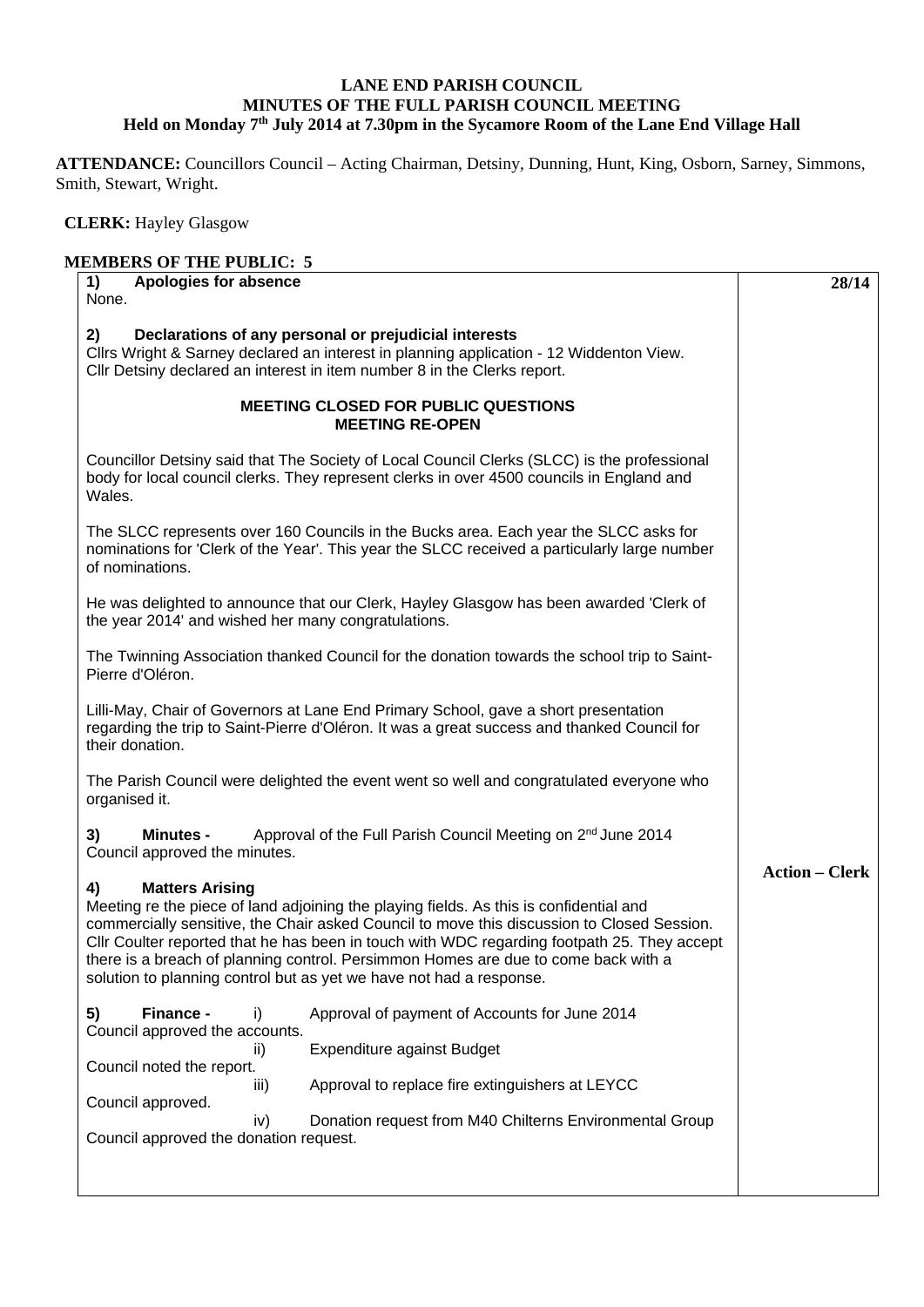| <b>Lane End Action Group Business Plan</b><br>6)<br>Council were circulated the Lane End Action Group Business Plan.<br>Cllr Osborn pointed out that LEAG have not yet sat down and debated the plan. This is also<br>the first draft which has been headed 'Social Business Plan'.<br>Council noted that some of the figures seem optimistic.<br>Council welcomed the business plan and encourages further work on it.<br>Council thanked LEAG for the plan and congratulated them on what has been achieved to<br>date. Council look forward to seeing the plan further develop.                                                                                                                                                                                                                      | 29/14<br><b>Action Clerk</b>                   |
|---------------------------------------------------------------------------------------------------------------------------------------------------------------------------------------------------------------------------------------------------------------------------------------------------------------------------------------------------------------------------------------------------------------------------------------------------------------------------------------------------------------------------------------------------------------------------------------------------------------------------------------------------------------------------------------------------------------------------------------------------------------------------------------------------------|------------------------------------------------|
| <b>Clerk's report</b><br>7)<br>Council noted the report.                                                                                                                                                                                                                                                                                                                                                                                                                                                                                                                                                                                                                                                                                                                                                |                                                |
| <b>Invitations to Meetings, Correspondence &amp; Reports received</b><br>8)<br>Council noted the report.                                                                                                                                                                                                                                                                                                                                                                                                                                                                                                                                                                                                                                                                                                |                                                |
| <b>Matters raised by Councillors</b><br>9)<br>Cllr Dunning asked the Clerk if possible to obtain photos from the Saint-Pierre d'Oléron trip to<br>put on Council's website.<br>CIIr Simmons reported that the street light in Bolter End is still overgrown. Council instructed                                                                                                                                                                                                                                                                                                                                                                                                                                                                                                                         | <b>Action – Clerk</b><br><b>Action – Clerk</b> |
| the Clerk to ask Pete Whipp to provide a quote and if reasonable the Clerk should instruct<br>him to carry out the work.<br>Cllr Wright gave his apologises for the August meeting.<br>Councillor Detsiny had already declared an interest in item 8 on the Clerks report. He<br>informed Council that local residents had paid for the repair of the bridleway leading from the<br>Prince Albert to their houses, given that much of the damage had been caused by their<br>vehicles. However BCC had confirmed that the drainage problems which also caused<br>damaged to the track were the responsibility of the land owner - The Parish Council.<br>The local residents have infact paid (£2000 plus) to repair the drainage but in future they<br>would look to the land owner to bear this cost. |                                                |
| Planning: To consider new applications and receive Wycombe District Council<br>10)<br><b>Decisions and Appeals</b>                                                                                                                                                                                                                                                                                                                                                                                                                                                                                                                                                                                                                                                                                      | <b>Action – Clerk</b>                          |
| <b>New Applications</b>                                                                                                                                                                                                                                                                                                                                                                                                                                                                                                                                                                                                                                                                                                                                                                                 |                                                |
| 14/06409/FUL - 2 Hillside Cottages, Marlow Road, Lane End - Householder application for<br>construction of two storey side extension.<br>No objection, Council did however note that a pitched roof would be more inkeeping that a flat<br>roof.                                                                                                                                                                                                                                                                                                                                                                                                                                                                                                                                                        |                                                |
| 14/06404/FUL - 12 Widdenton View, Lane End - Householder application for construction of<br>first floor and single storey rear extensions.<br>No objection.                                                                                                                                                                                                                                                                                                                                                                                                                                                                                                                                                                                                                                             |                                                |
| 14/06426/FUL - Kirkwood, Cadmore End - Householder application for construction of<br>detached double garage with log store.<br>No objection.                                                                                                                                                                                                                                                                                                                                                                                                                                                                                                                                                                                                                                                           |                                                |
| 14/06631/CTREE - 70 The Row, Lane End - Reduction in height and width of Leyland<br>Cypress (T1).<br>Refer to the tree specialist.                                                                                                                                                                                                                                                                                                                                                                                                                                                                                                                                                                                                                                                                      |                                                |
| Amended Plans - 14/05473/FUL - Former Culver Graphics & Essex Works, Finings Road,<br>Lane End.<br>Council have had discussions with the applicant and have now agreed the exact property line<br>which has been in doubt. A drawing to this effect is being prepared by Granville.                                                                                                                                                                                                                                                                                                                                                                                                                                                                                                                     |                                                |
| During our discussions Shanley Homes did agree that they would be preparing a landscaping<br>scheme to deal with the the embankment facing Ditchfield Common and we would wish that<br>this was made a consideration of any planning consent should this be granted.                                                                                                                                                                                                                                                                                                                                                                                                                                                                                                                                    |                                                |